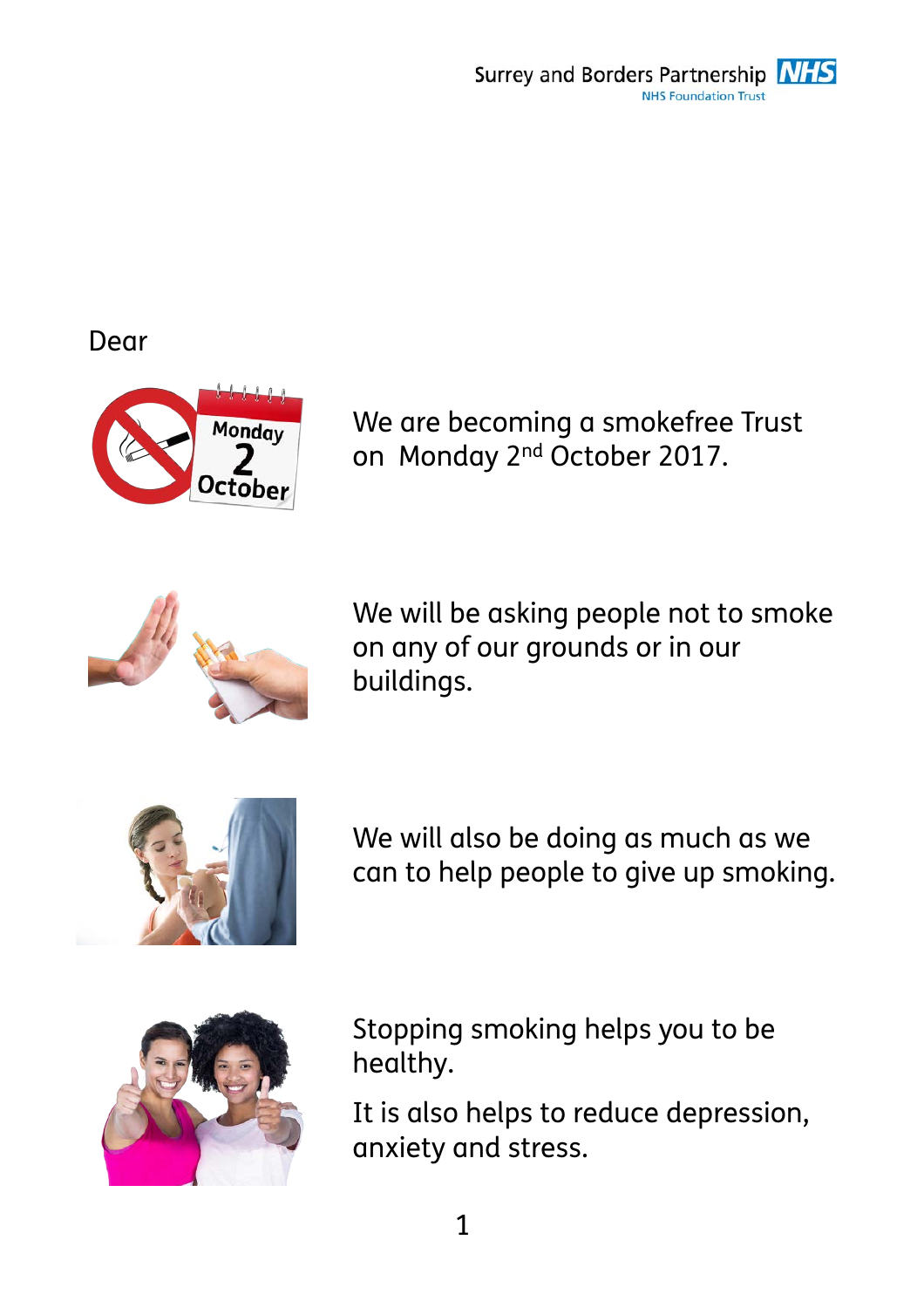

Many other NHS services have been smokefree for years.



We want our Trust to be a healthy place to work for our employees.



Many of our staff visit patients in people's own homes.



You are free to smoke in your own home, but we want you to protect the health of our employees when they are at work.



From October we will be ask you to have a room we can use that hasn't been smoked in for at least one hour before.